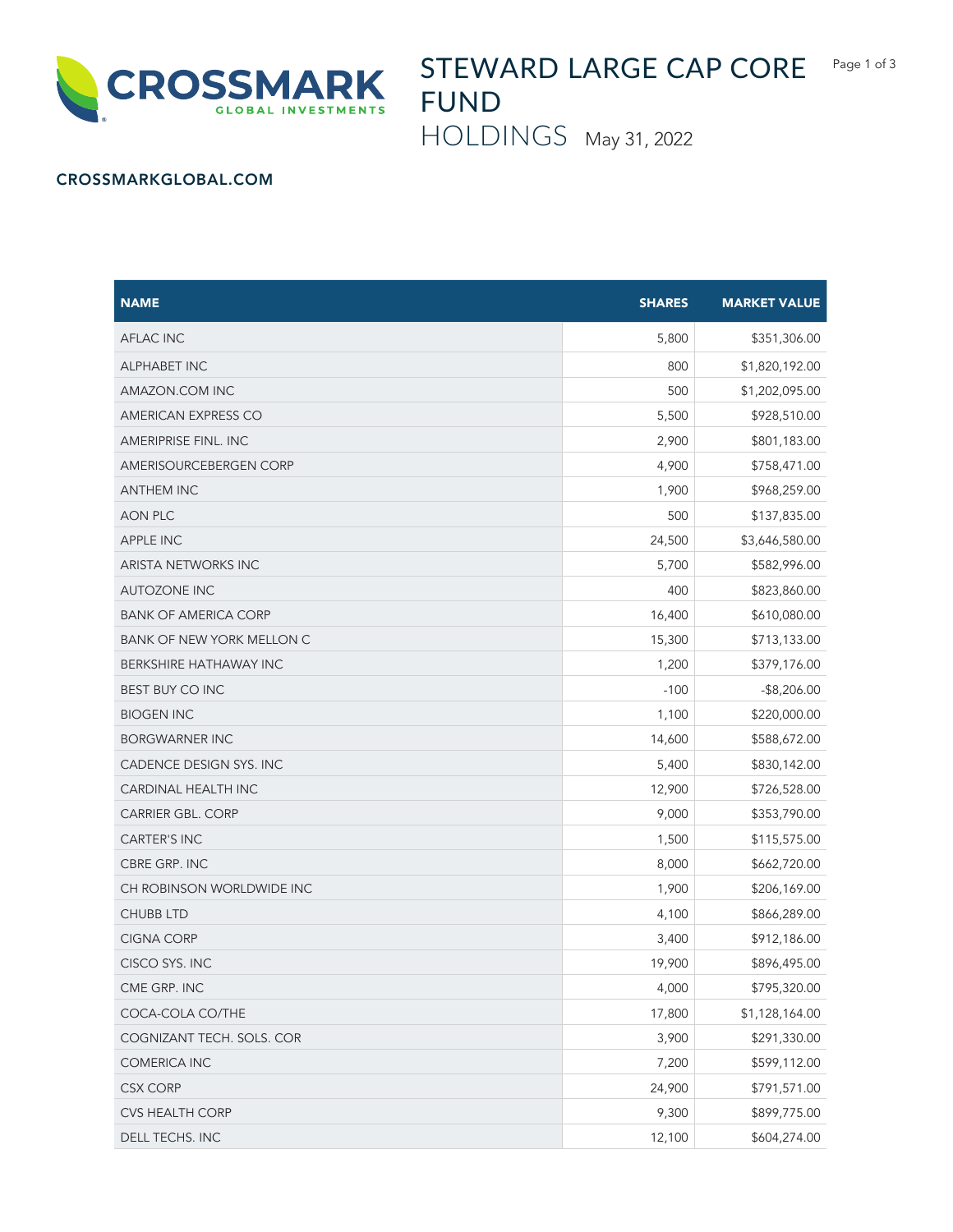| <b>NAME</b>                      | <b>SHARES</b> | <b>MARKET VALUE</b> |
|----------------------------------|---------------|---------------------|
| DICK'S SPORTING GOODS INC        | 5,600         | \$454,888.00        |
| <b>DISCOVER FINL. SERVICES</b>   | 7,300         | \$828,477.00        |
| <b>DOLBY LABS. INC</b>           | 7,800         | \$605,436.00        |
| DROPBOX INC                      | 32,300        | \$673,132.00        |
| <b>EXXON MOBIL CORP</b>          | 700           | \$67,200.00         |
| <b>GENERAL MILLS INC</b>         | 11,700        | \$817,245.00        |
| <b>GENPACT LTD</b>               | 16,400        | \$727,668.00        |
| <b>GILEAD SCIENCES INC</b>       | 13,000        | \$843,050.00        |
| <b>GRAND CANYON EDUCATION IN</b> | 8,000         | \$713,360.00        |
| <b>H&amp;R BLOCK INC</b>         | 4,800         | \$169,152.00        |
| HARTFORD FINL. SERVS. GRP        | 10,700        | \$775,857.00        |
| HEWLETT PACKARD ENT. CO          | 47,600        | \$742,560.00        |
| <b>HOLOGIC INC</b>               | 9,300         | \$700,011.00        |
| HOME DEPOT INC/THE               | 1,000         | \$302,750.00        |
| HP INC                           | 21,400        | \$831,176.00        |
| <b>INTEL CORP</b>                | 23,900        | \$1,061,638.00      |
| INTERCONTINENTAL EXCHANGE        | 7,000         | \$716,730.00        |
| <b>INTERNATIONAL BUSINESS MA</b> | 6,700         | \$930,228.00        |
| <b>INTERPUBLIC GRP. OF COS I</b> | 20,400        | \$657,492.00        |
| <b>JABIL INC</b>                 | 9,100         | \$559,832.00        |
| JANUS HENDERSON GRP. PLC         | 19,400        | \$545,334.00        |
| JONES LANG LASALLE INC           | 2,900         | \$572,228.00        |
| <b>KOHL'S CORP</b>               | 14,900        | \$600,768.00        |
| <b>KROGER CO/THE</b>             | 15,200        | \$805,144.00        |
| LABORATORY CORP OF AMERIC        | 2,800         | \$690,816.00        |
| LANDSTAR SYSTEM INC              | 700           | \$106,001.00        |
| LOWE'S COS INC                   | 5,000         | \$976,500.00        |
| LUMEN TECHS. INC                 | 34,000        | \$416,160.00        |
| LUMENTUM HLDGS. INC              | 7,400         | \$636,992.00        |
| MARSH & MCLENNAN COS INC         | 4,900         | \$783,755.00        |
| <b>MASTERCARD INC</b>            | 3,700         | \$1,324,119.00      |
| <b>MCKESSON CORP</b>             | 100           | \$32,869.00         |
| META PLATFORMS INC               | 900           | \$174,276.00        |
| METLIFE INC                      | 11,900        | \$801,941.00        |
| MGIC INV. CORP                   | 38,600        | \$537,698.00        |
| MICROSOFT CORP                   | 16,300        | \$4,431,481.00      |
| <b>MORGAN STANLEY</b>            | 9,800         | \$844,172.00        |
| NETAPP INC                       | 8,900         | \$640,355.00        |